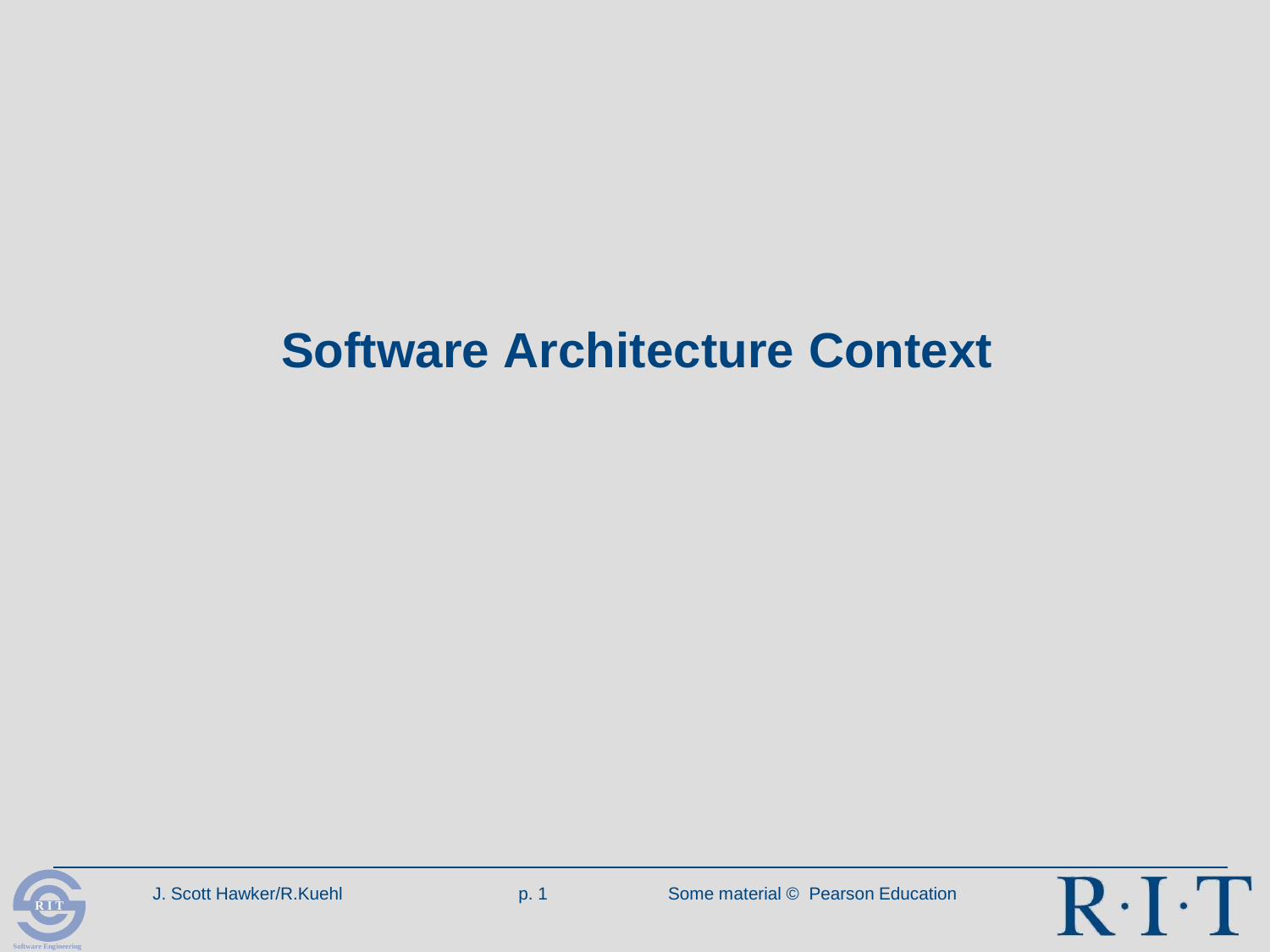# **Topics**

- Contexts of software architecture
- The architecture influence cycle
- What is the role of a software architect?



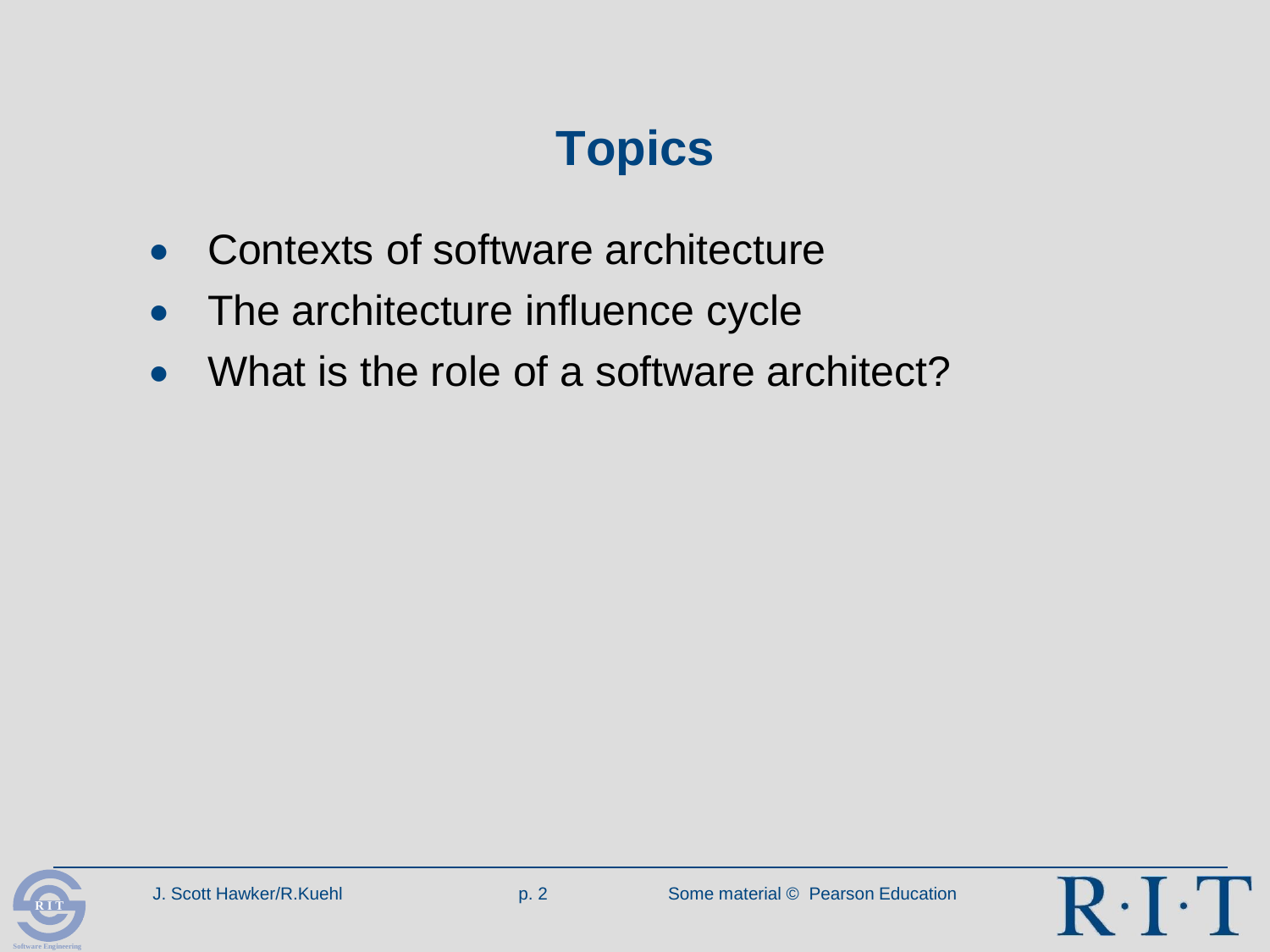## **Contexts of Software Architecture**

- **Technical** technical role in the system or systems of which it's a part
- **Project life cycle** relationship to the other phases of a software development life cycle
- **Business -** affect on an organization's business environment
- **Professional** role of a software architect in an organization or development project



 $R \cdot$  [  $\cdot$  ]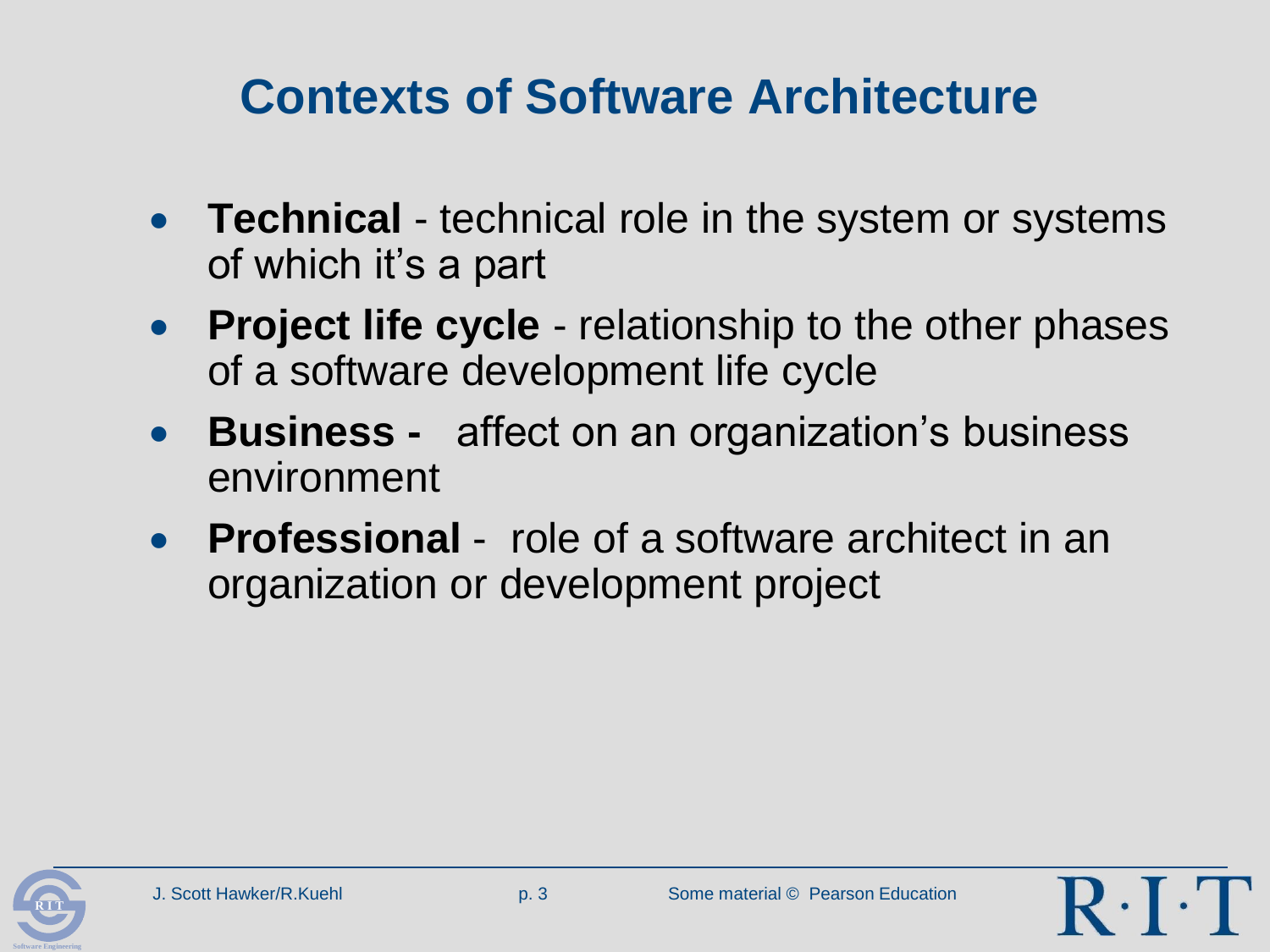## **Architecture Influence Cycle**



© Len Bass, Paul Clements, Rick Kazman, distributed under Creative Commons Attribution License



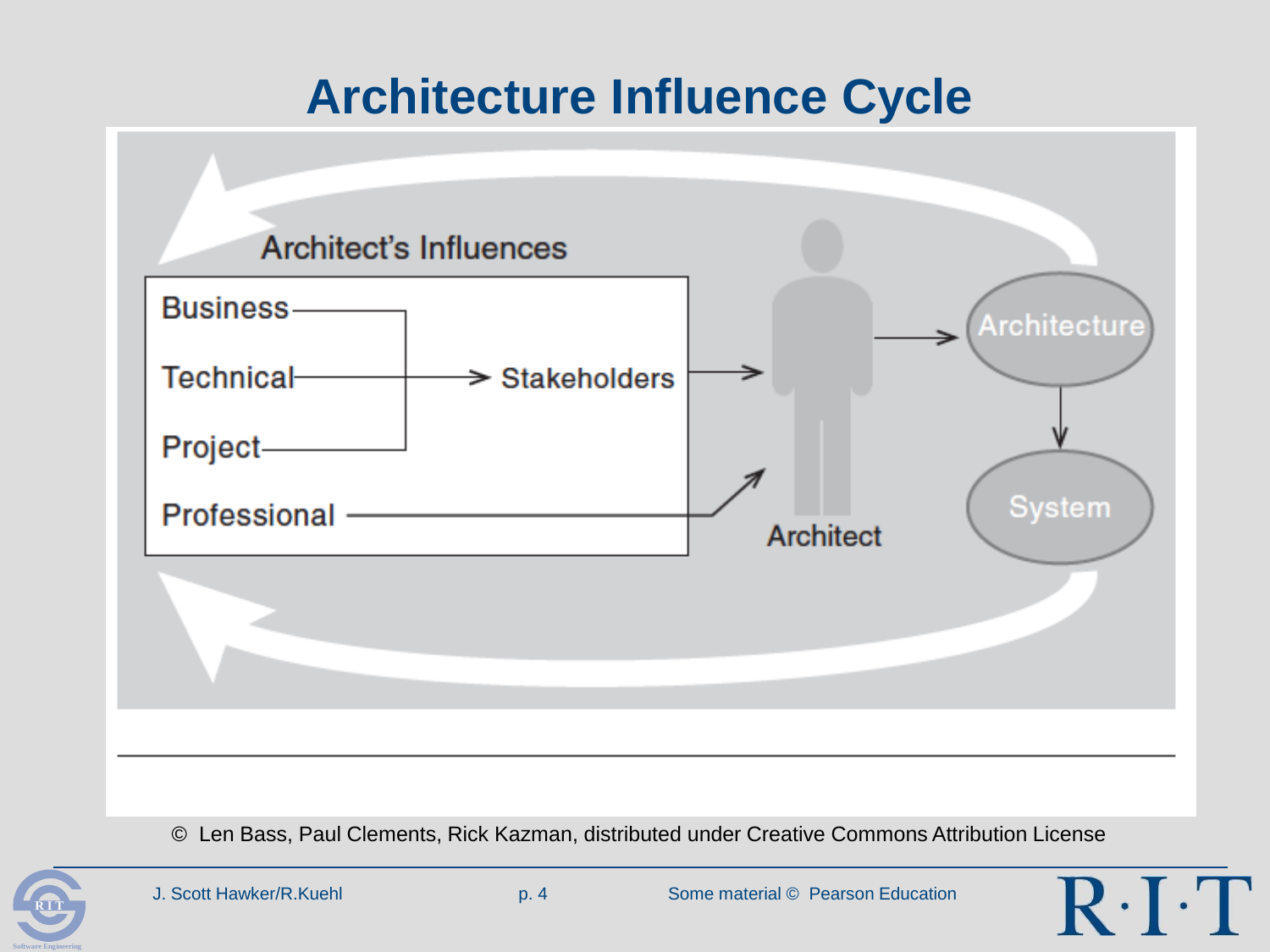## **Intricate Interactive Waltz of Influence and Counterinfluence**

- Architects must identify and **actively engage the stakeholders** to solicit their needs and expectations
- A software architect must have considerable **communication, collaboration, and negotiating skills**
	- In addition to comprehensive **technical and domain knowledge**
	- Technically AND politically correct

### **"90% social sciences and diplomacy, 10% technology!"**

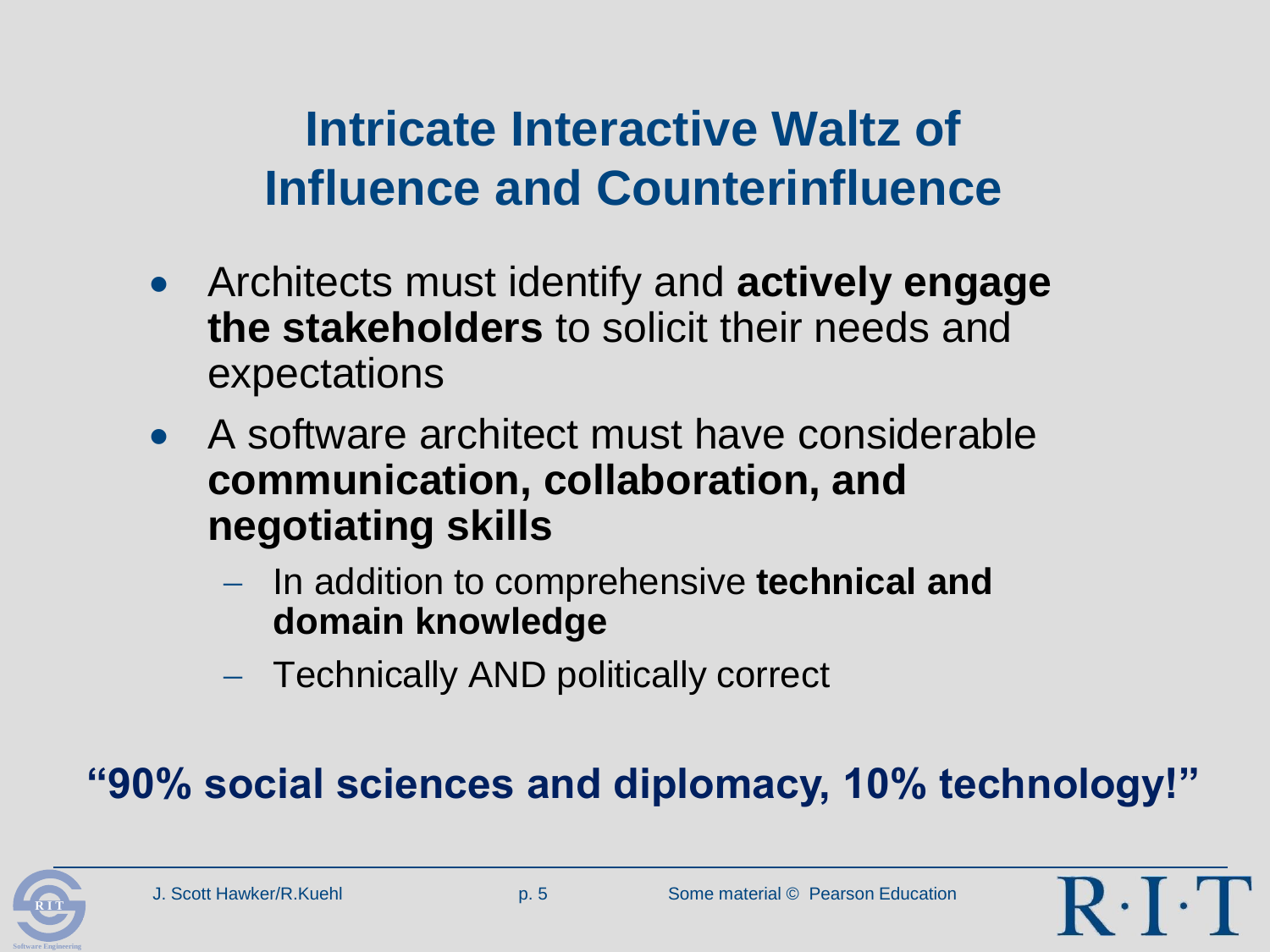## **The Architecture Milieu of Influences**



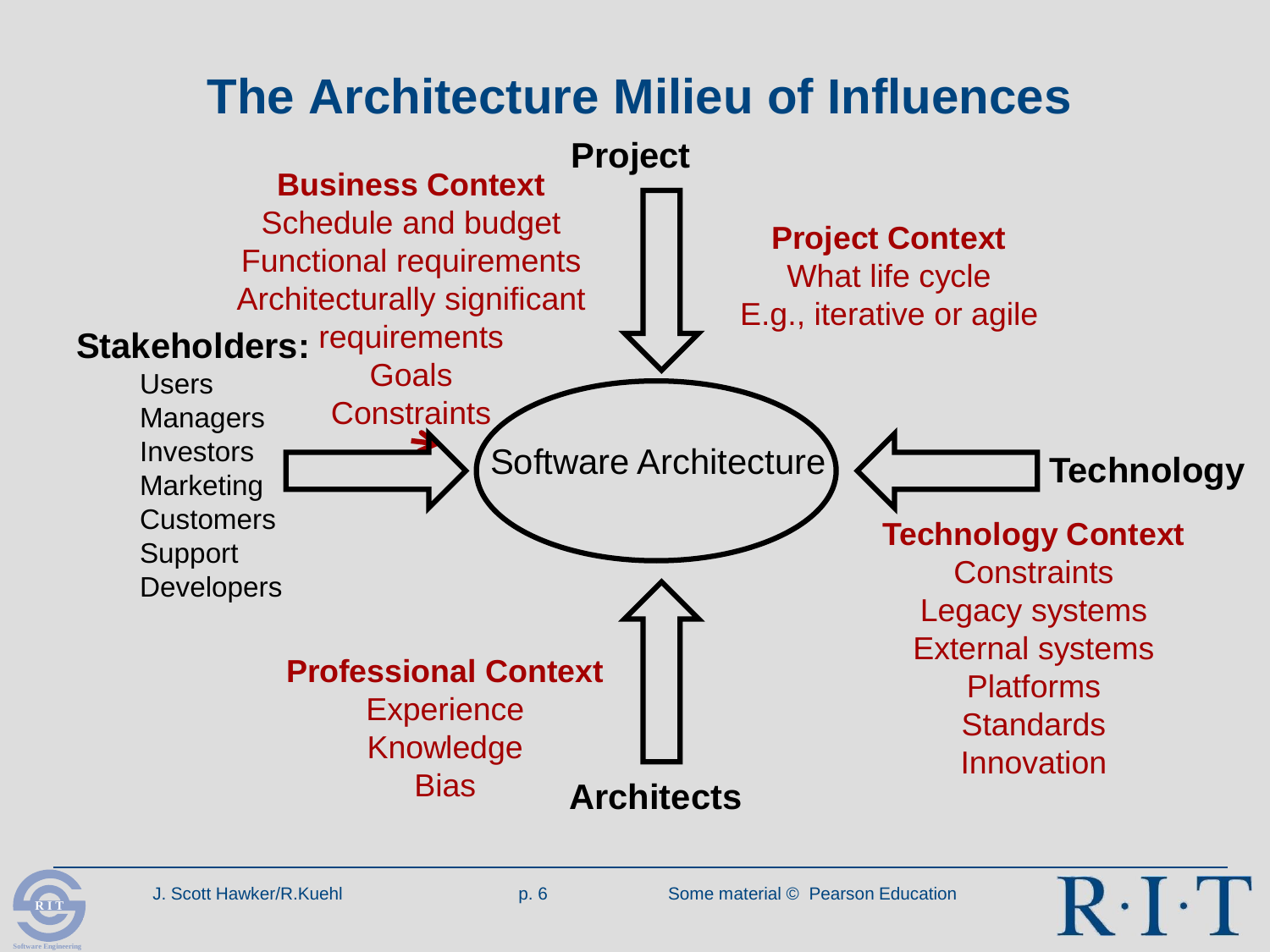# **The Architecture Milieu of Influences**



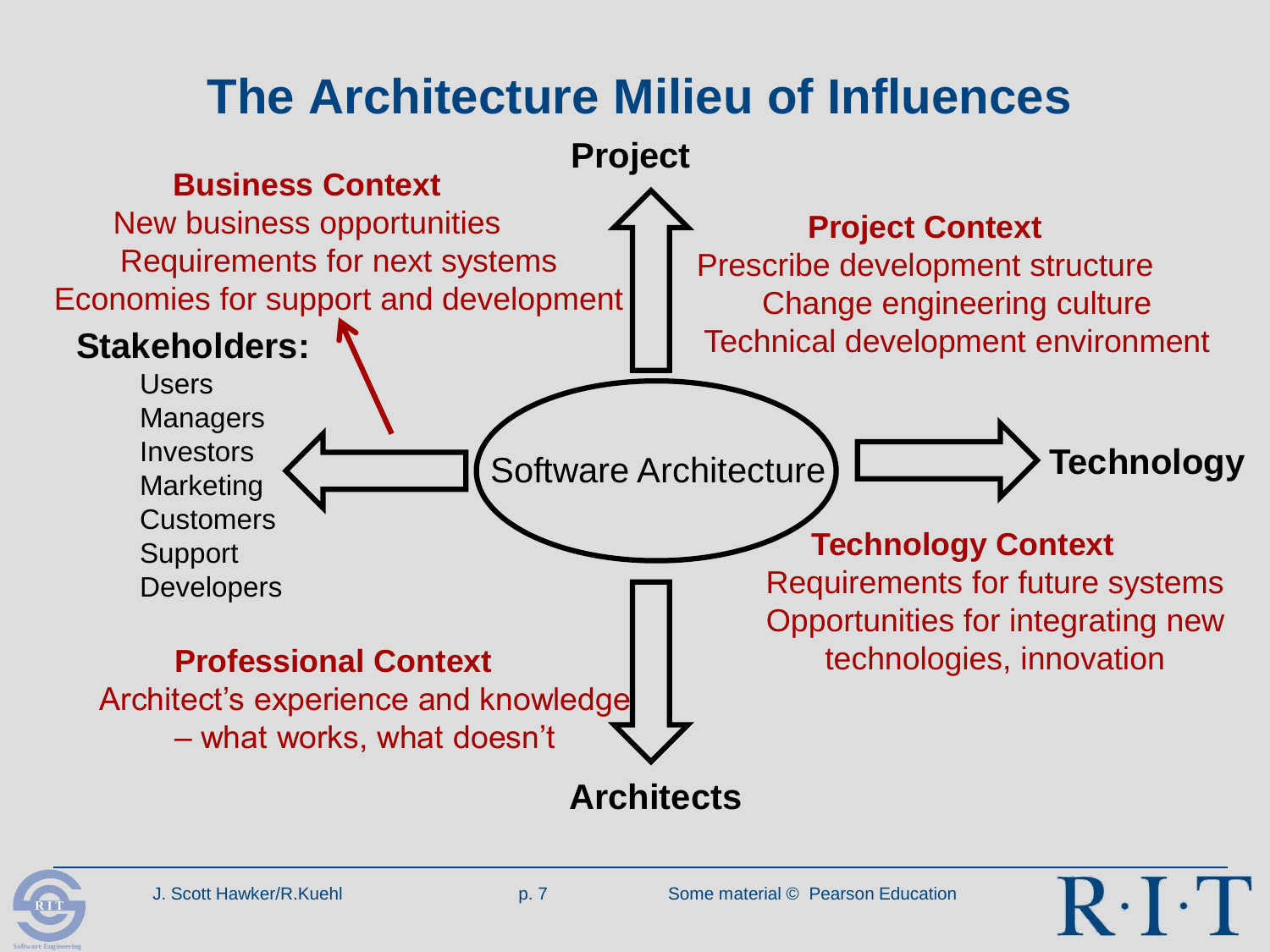## **What is the Role of a Software Architect?**





 $R \cdot$  [ $\cdot$  ]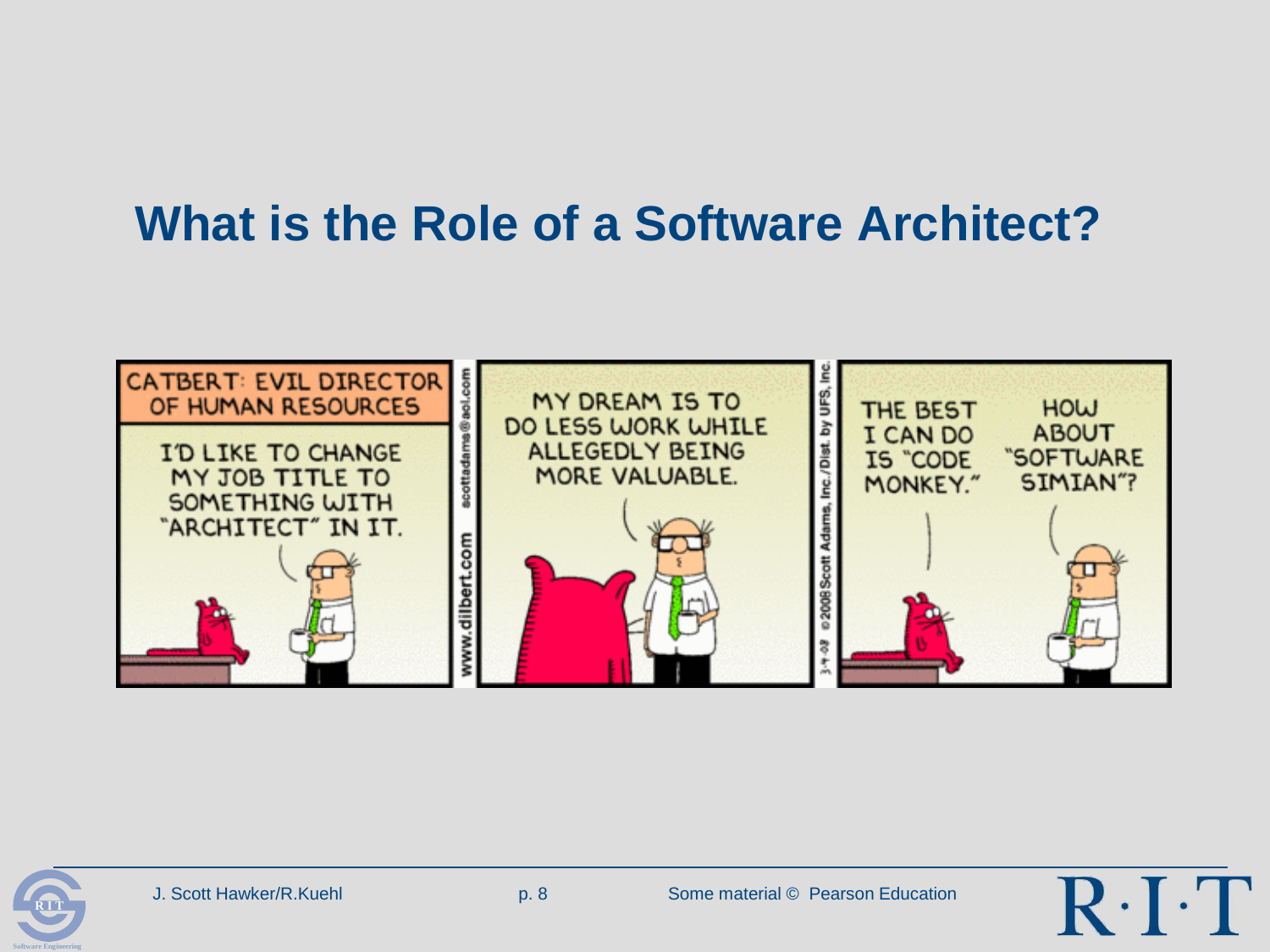# **Architecture in the Product Life-Cycle**

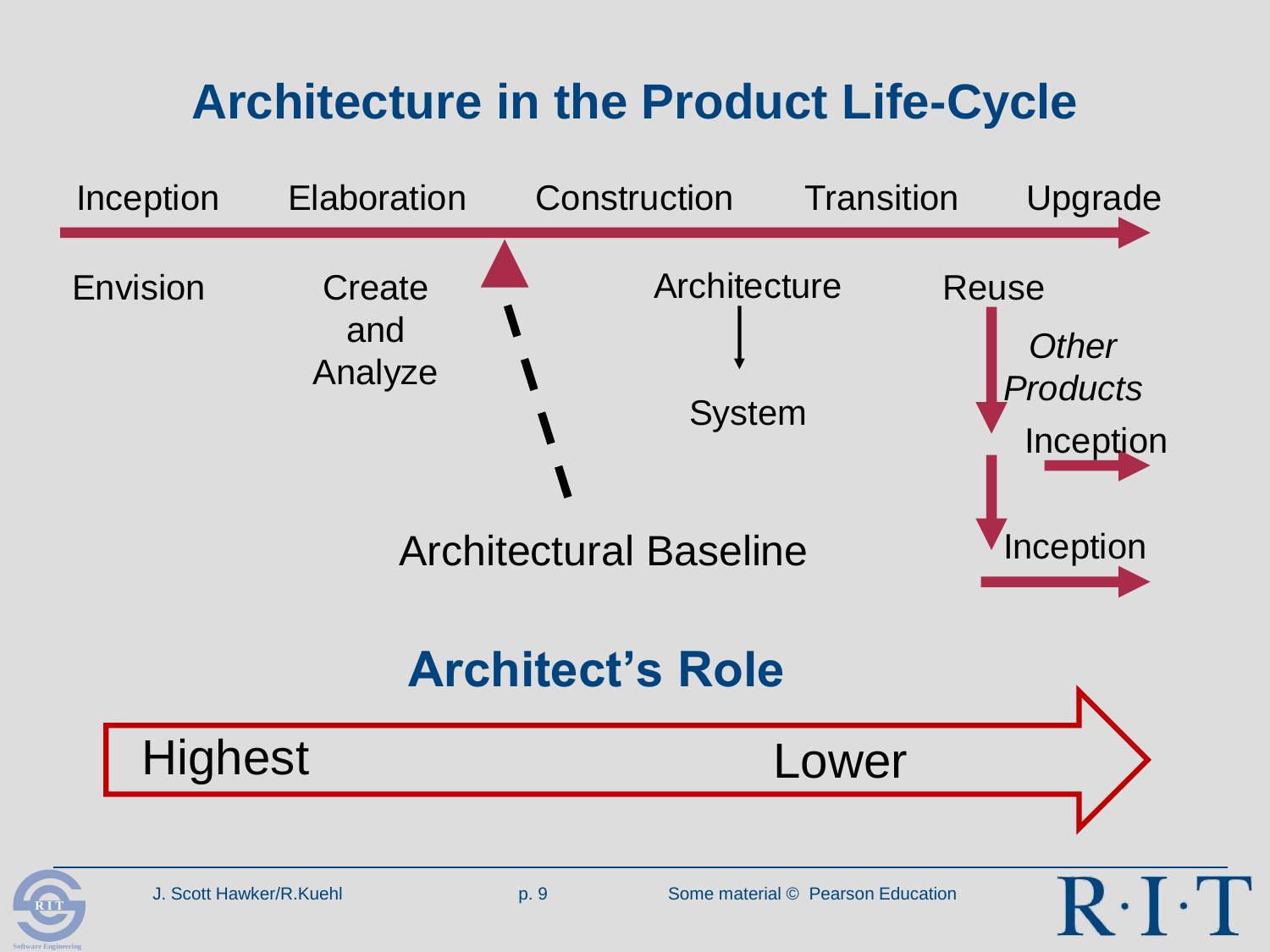# **Architect's Responsibilities**

- 1. Contribute to the **business case** for the system
- 2. Understand the **architecturally significant requirements**
- **3. Design or select the architecture**
- **4. Document, communicate**, and **represent** the architecture
- **5. Analyze** or **evaluate** the architecture
- **6. Oversee/contribute** to system **construction** based on the architecture
- 7. Ensure the implementation conforms to the architecture - **validate**

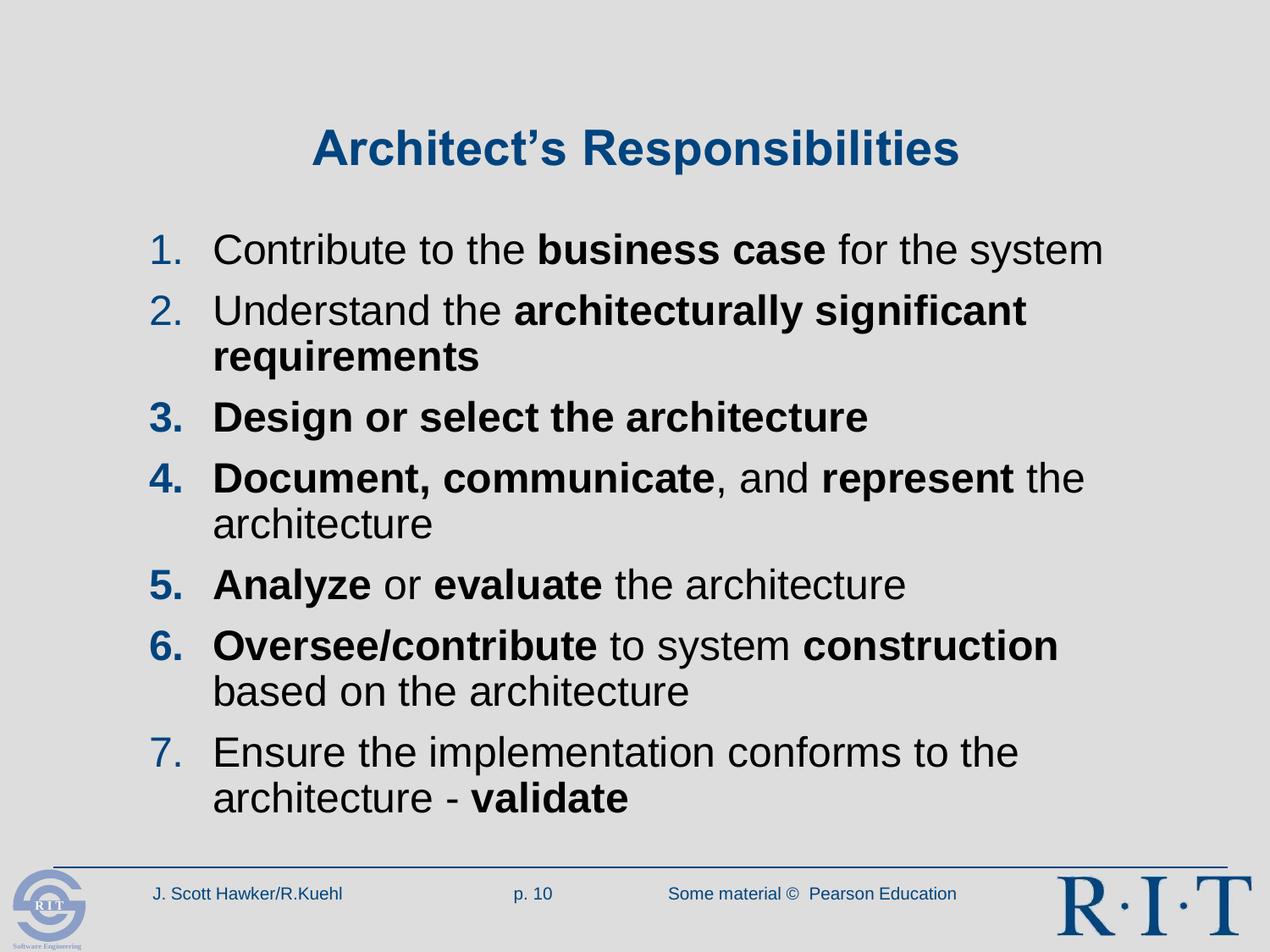## **Architecture Decision Scope and Impact**

|                           | Low Impact                                  | High Impact<br>(high priority, important to business)                                                  |
|---------------------------|---------------------------------------------|--------------------------------------------------------------------------------------------------------|
| Systemic<br>(broad scope) | not architectural (this could be<br>a trap) | focus of architectural<br>decisions                                                                    |
| Local                     | not architectural                           | not generally architectural<br>(though might set architecture<br>guidelines and policies as<br>needed) |



 $R \cdot I \cdot T$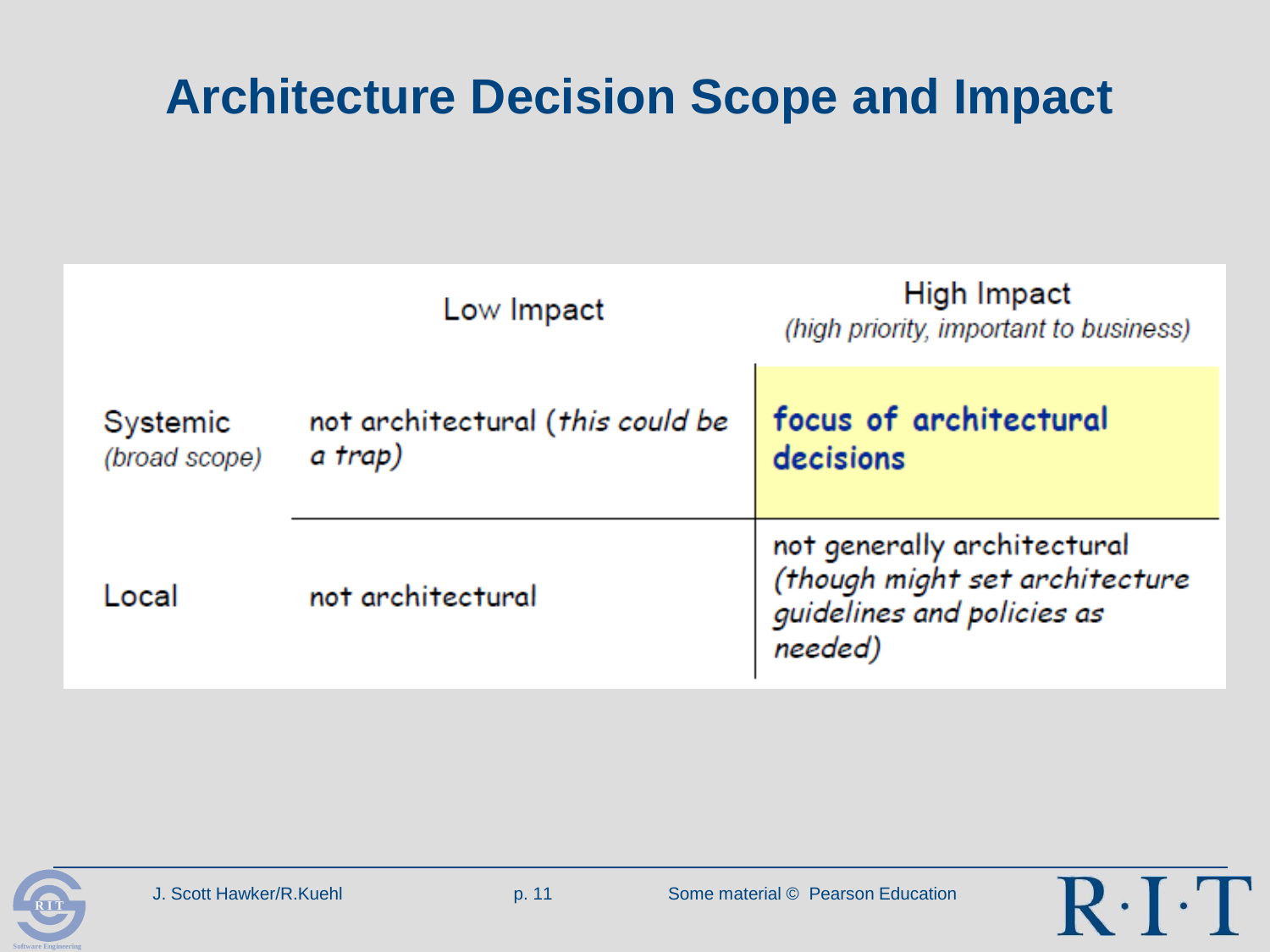## **Software Architect Role Profile**

- Architecture design but also …
- System software and hardware selection
- Build vs. buy decisions
- Architecturally significant requirements
- Development methodology, process, standards
- Technical and project leadership
- **Coaching**
- Hands on construction
- Leverage experience, track technology trends

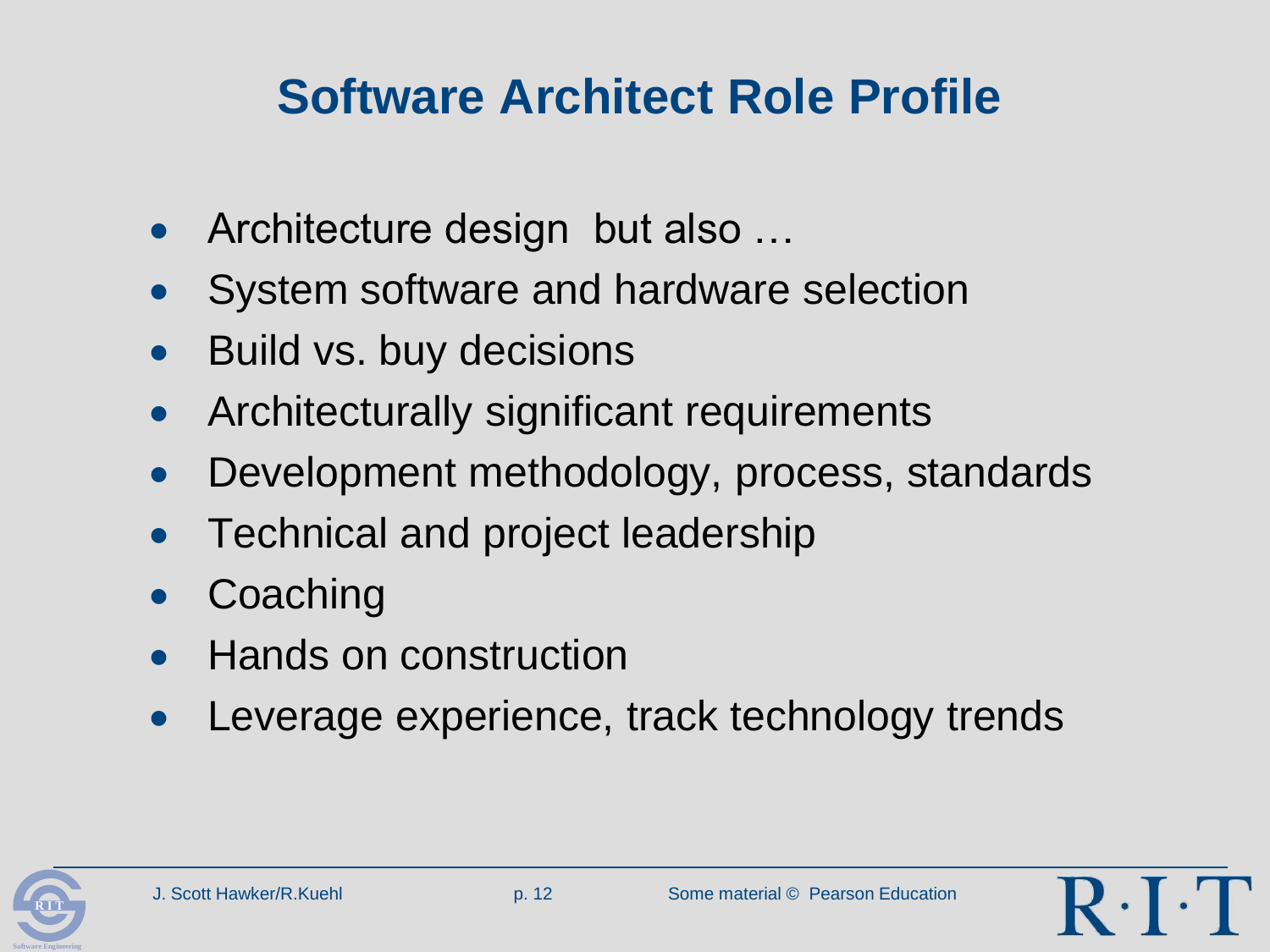### **Software Architect Role (Job Description) (from Hofmeister** *et al.***,** *Applied Software Architecture***)**

- The software architect **creates a vision**
	- Keeps up with innovations and technologies
	- Understands global requirements and constraints (business and technical)
	- Creates a vision (global view) of the system
	- Communicates the vision effectively
	- Provides requirements and inputs to the system architect (if separate role)
- The software architect is the **key technical consultant**
	- Organizes the development team around the architecture design
	- Manages dependencies
	- Reviews and negotiates requirements
	- Assesses technical capabilities of staff
	- Motivates the team
	- Recommends technology, training, tools
	- Tracks the quality of the design
	- Ensures architecture meets its design goals



 $R \cdot$  F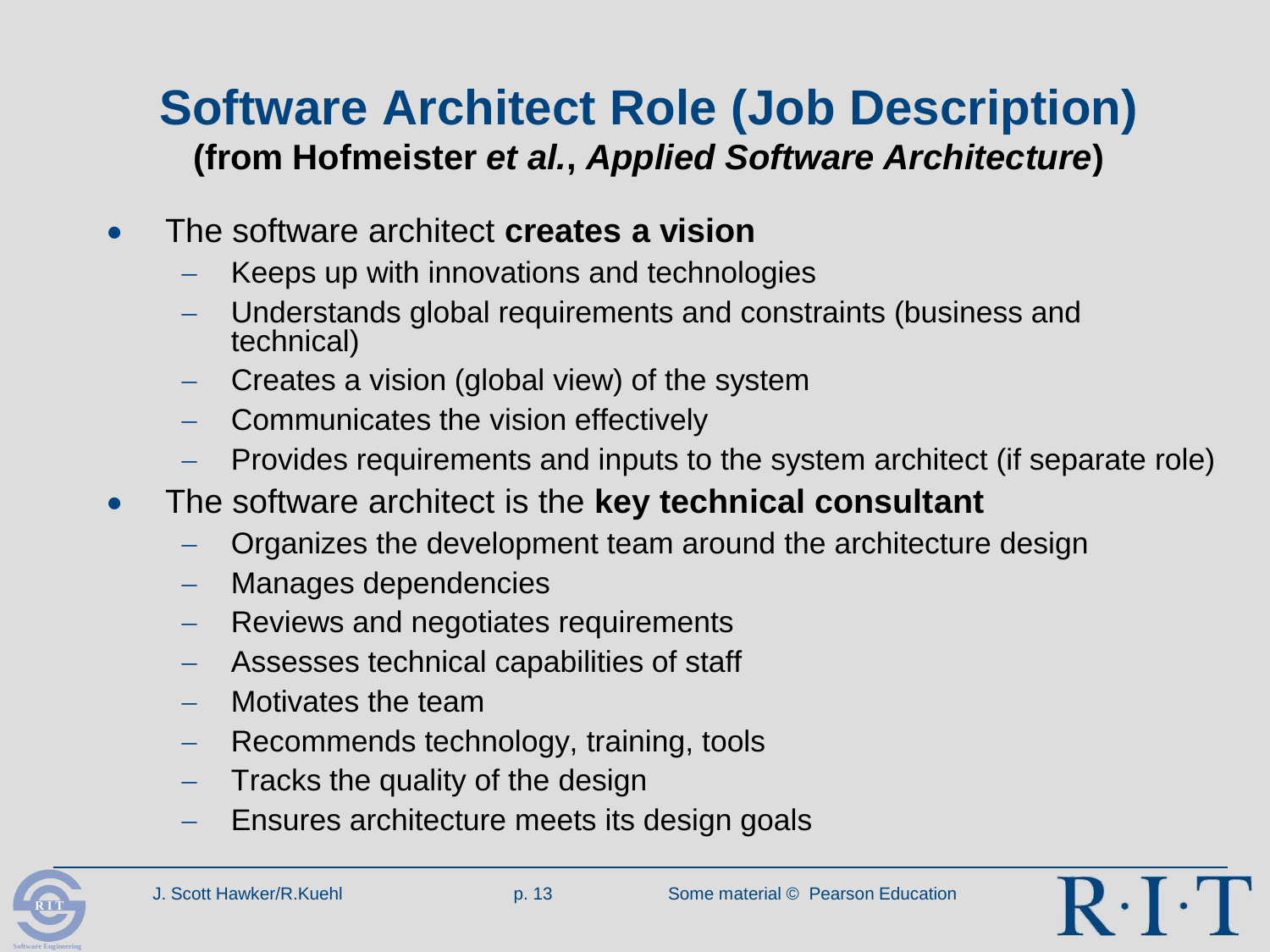# **Software Architect Role (continued)**

- The software architect **makes decisions**
	- Leads the design team
	- Makes early design decisions (key global ones)
	- Knows when to end discussion and make a decision
	- Identifies and manages risk
- The software architect **coaches**
	- Establishes dialog with each team member
	- Teaches the team the architecture design and gets their buy-in
	- Listens to feedback
	- Knows when to yield to design changes
	- Knows when to let others take over detailed design
- The software architect **coordinates**
	- Coordinates activities of tasks that influence or are influenced by the architecture
	- Maintains integrity of the design
	- Ensures that the architecture is followed



 $R \cdot \cdot$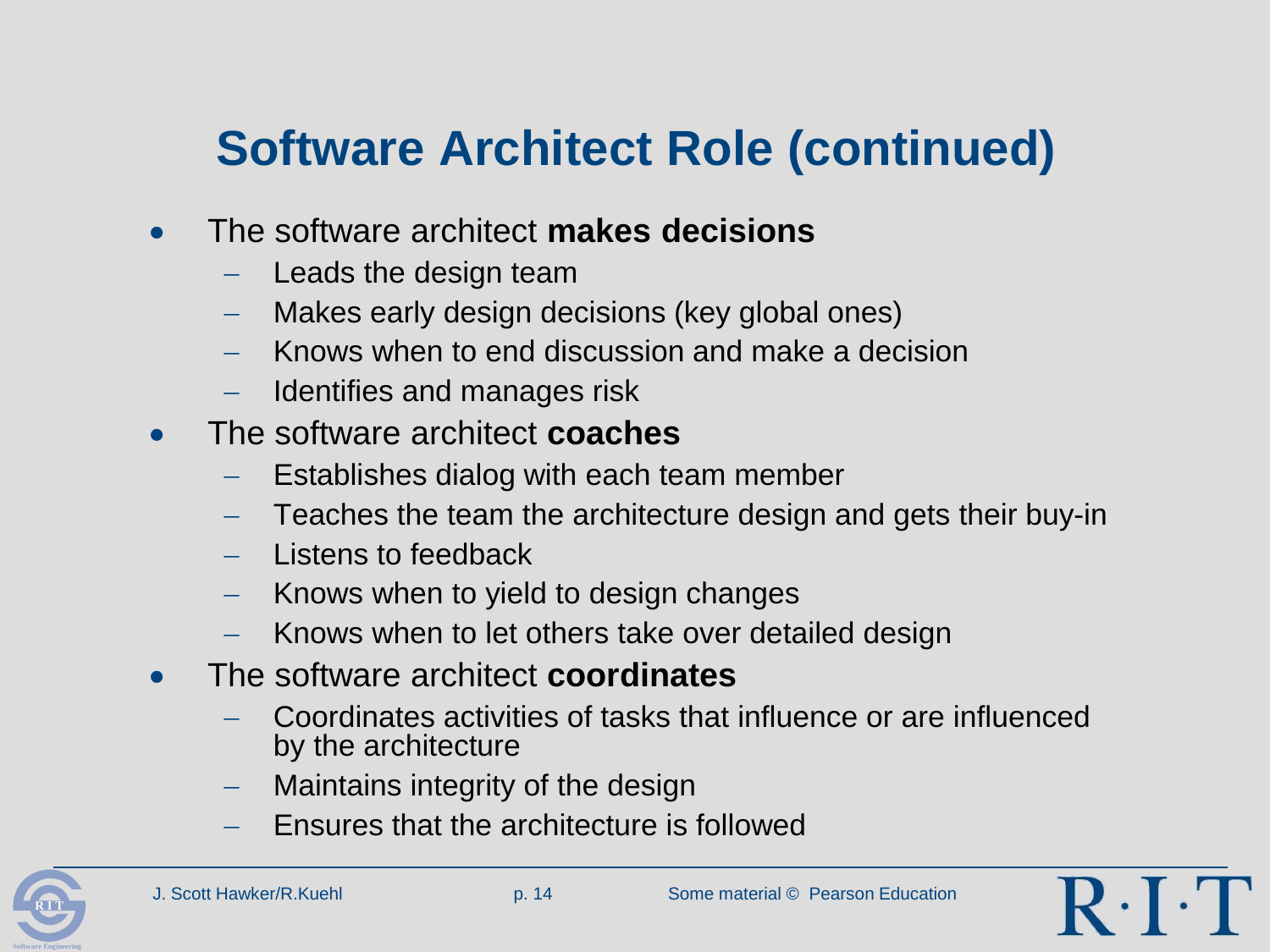# **Software Architect Role (continued)**

- The software architect **implements**
	- Considers the design implications of introducing a new technology
	- May look at low-level details to validate initial concepts
	- May **prototype** to explore and evaluate design decisions
	- May implement a thin vertical slice to minimize implementation risk
	- May implement components as an implementation model for developers
- The software architect **advocates**
	- Advocates investment in software architecture
	- Works to incorporate software architecture into the software process
	- Continues to assess and advocate new software architecture technologies
	- Advocates architecture reuse